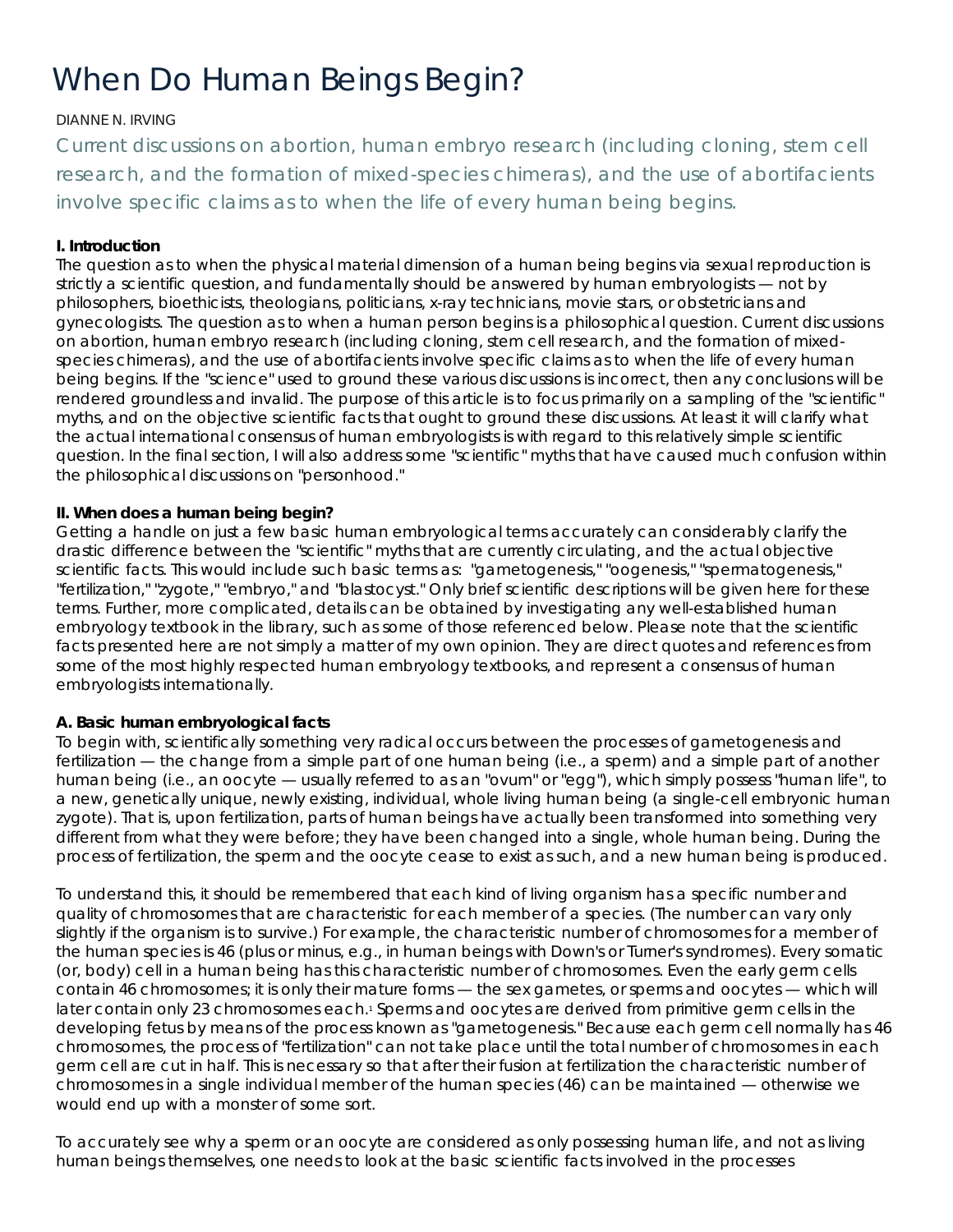of **gametogenesis** and of **fertilization**. It may help to keep in mind that the products of gametogenesis and fertilization are very different. The products of gametogenesis are mature sex gametes with only 23 instead of 46 chromosomes. The product of fertilization is a living human being with 46 chromosomes. Gametogenesis refers to the maturation of germ cells, resulting in gametes. Fertilization refers to the initiation of a new human being.

# **1) Gametogenesis**

As the human embryologist Larsen<sup>2</sup> states it, **gametogenesis** is the process that converts primordial germ cells (primitive sex cells) into mature sex gametes — in the male (spermatozoa, or sperms), and in the female (definitive oocytes). The timing of gametogenesis is different in males and in females. The later stages of spermatogenesis in males occur at puberty, and continue throughout adult life. The process involves the production of spermatogonia from the primitive germ cells, which in turn become primary spermatocytes, and finally spermatids — or mature spermatozoa (sperms). These mature sperms will have only half of the number of their original chromosomes i.e., the number of chromosomes has been cut from 46 to 23, and therefore they are ready to take part in fertilization.3

**Oogenesis** begins in the female during fetal life. The total number of primary oocytes about 7 million — is produced in the female fetus' ovaries by 5 months of gestation in the mother's uterus. By birth, only about 700,000 — 2 million remain. By puberty, only about 400,000 remain. The process includes several stages of maturation — the production of oogonia from primitive germ cells, which in turn become primary oocytes, which become definitive oocytes only at puberty. This definitive oocyte is what is released each month during the female's menstrual period, but it still has 46 chromosomes. In fact, it does not reduce its number of chromosomes until and unless it is fertilized by the sperm, during which process the definitive oocyte becomes a secondary oocyte with only 23 chromosomes.<sup>4</sup>

This halving of the number of chromosomes in the oocytes takes place by the process known as meiosis. Many people confuse meiosis with a different process known as mitosis, but there is an important difference. **Mitosis** refers to the normal division of a somatic or of a germ cell in order to increase the number of those cells during growth and development. The resulting cells contain the same number of chromosomes as the previous cells — in human beings, 46. **Meiosis** refers to the halving of the number of chromosomes that are normally present in a germ cell — the precursor of a sperm or a definitive oocyte — in order for fertilization to take place. The resulting gamete cells have only half of the number of chromosomes as the previous cells — in human beings, 23.

One of the best and most technically accurate explanations for this critical process of gametogenesis is by Ronan O'Rahilly,<sup>5</sup> the human embryologist who helped to develop the classic Carnegie stages of human embryological development. He also sits on the international board of *Nomina Embryologica* (which determines the correct terminology to be used in human embryology textbooks internationally):

"**Gametogenesis** is the production of [gametes], i.e., spermatozoa and oocytes. These cells are produced in the gonads, i.e., the testes and ovaries respectively. ... During the differentiation of gametes, diploid cells (those with a double set of chromosomes, as found in somatic cells [46 chromosomes]) are termed primary, and haploid cells (those with a single set of chromosomes [23 chromosomes]) are called secondary. The reduction of chromosomal number ... from 46 (the diploid number or 2n) to 23 (the haploid number or n) is accomplished by a cellular division termed meiosis. ...**Spermatogenesis**, the production of spermatozoa, continues from immediately after puberty until old age. It takes place in the testis, which is also an endocrine gland, the interstitial cells of which secrete testosterone. Previous to puberty, spermatogonia in the simiferous tubules of the testis remain relatively inactive. After puberty, under stimulation from the interstitial cells, spermatogonia proliferate ... and some become primary spermatocytes. When these undergo their first maturation division (meiosis 1), they become secondary spermatocytes. The second maturation division (meiosis 2) results in spermatids, which become converted into spermatozoa."6

"**Oogenesis** is the production and maturation of oocytes, i.e.; the female gametes derived from oogonia. Oogonia (derived from primordial germ cells) multiply by mitosis and become primary oocytes. The number of oogonia increases to nearly seven million by the middle of prenatal life, after which it diminishes to about two million at birth. From these, several thousand oocytes are derived, several hundred of which mature and are liberated (ovulated) during a reproductive period of some thirty years. Prophase of meiosis 1 begins during fetal life but ceases at the diplotene state, which persists during childhood. ... After puberty, meiosis 1 is resumed and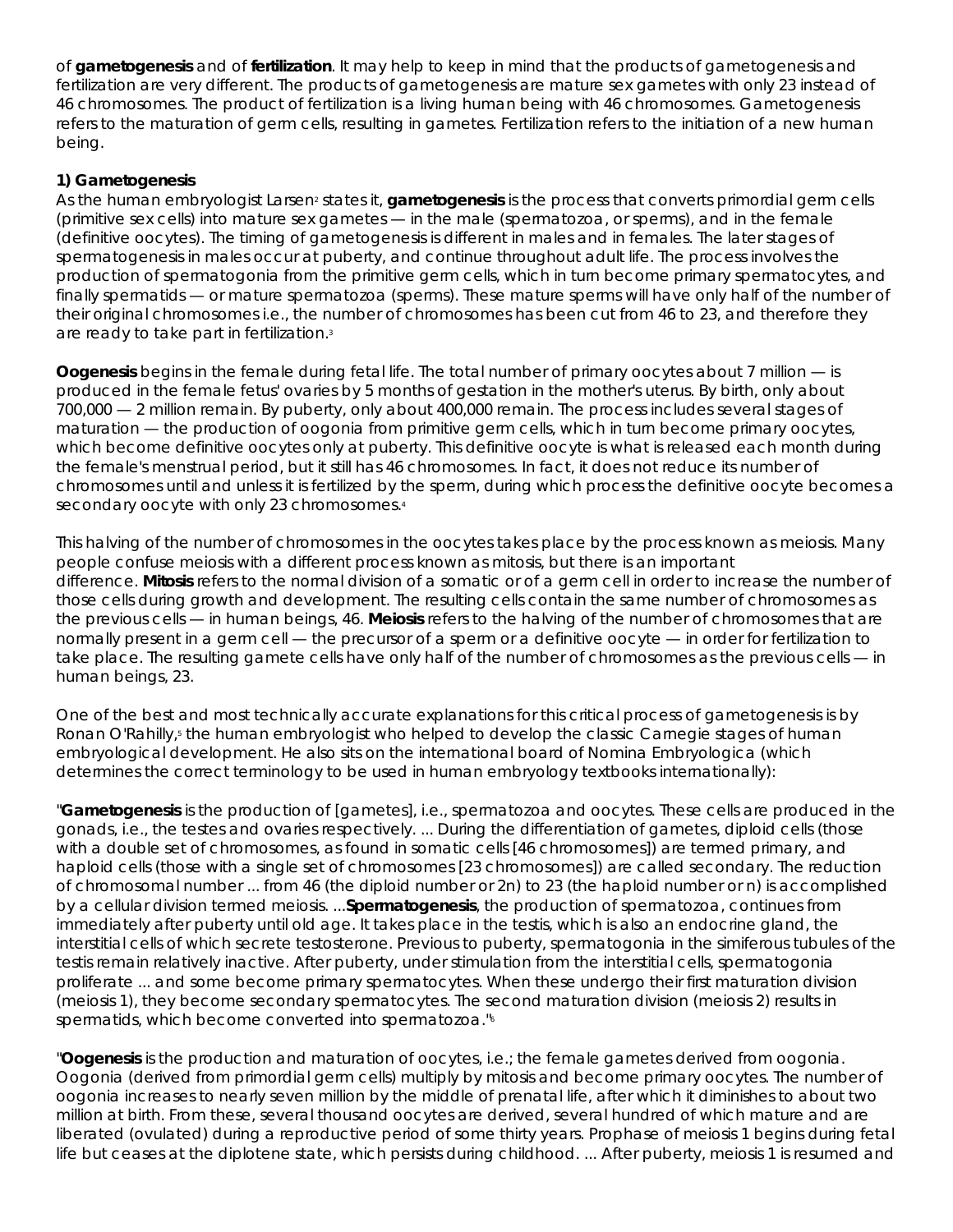a secondary oocyte ... is formed, together with polar body 1, which can be regarded as an oocyte having a reduced share of cytoplasm. The secondary oocyte is a female gamete in which the first meiotic division is completed and the second has begun. From oogonium to secondary oocyte takes from about 12 to 50 years to be completed. *Meiosis 2 is terminated after rupture of the follicle (ovulation) but only if a spermatozoon penetrates*. ... The term 'ovum' implies that polar body 2 has been given off, which event is usually delayed*until the oocyte has been penetrated by a spermatozoon (i.e., has been fertilized)*. Hence a human ovum does not [really] exist. Moreover the term has been used for such disparate structures as an oocyte and a three-week embryo, and therefore should be discarded, as *a fortiori* should 'egg'."7 (Emphasis added.)

Thus, for fertilization to be accomplished, a mature sperm and a mature human oocyte are needed. Before fertilization,<sup>8</sup> each has only 23 chromosomes. They each possess "human life," since they are parts of a *living* human being; but they are not each whole living human beings themselves. They each have only 23 chromosomes, not 46 chromosomes — the number of chromosomes necessary and characteristic for a single individual member of the human species. Furthermore, a sperm can produce only "sperm" proteins and enzymes; an oocyte can produce only "oocyte" proteins and enzymes; neither alone is or can produce a human being with 46 chromosomes.

Also, note O'Rahilly's statement that the use of terms such as "ovum" and "egg" which would include the term "fertilized egg" — is scientifically incorrect, has no objective correlate in reality, and is therefore very misleading — especially in these present discussions. Thus these terms themselves would qualify as "scientific" myths. The commonly used term, "fertilized egg," is especially very misleading, since there is really no longer an egg (or oocyte) once fertilization has begun. What is being called a "fertilized egg" is not an egg of any sort; it is a human being.

## **2) Fertilization**

Now that we have looked at the formation of the mature haploid sex gametes, the next important process to consider is fertilization. O'Rahilly defines **fertilization** as:

"... the procession of events that begins when a spermatozoon *makes contact*with a secondary oocyte or its investments, and ends with the intermingling of maternal and paternal chromosomes at metaphase of the first mitotic division of the *zygote*. The zygote is characteristic of the last phase of fertilization and is identified by the first cleavage spindle. It is a unicellular *embryo*."9 (Emphasis added.)

The fusion of the sperm (with 23 chromosomes) and the oocyte (with 23 chromosomes) at fertilization results in a live human being, a single-cell human zygote, with 46 chromosomes — the number of chromosomes characteristic of an individual member of the human species. Quoting Moore:

"**Zygote**: This cell results from the union of an oocyte and a sperm. *A zygote is the beginning of a new human being (i.e., an embryo)*. The expression fertilized ovum refers to a secondary oocyte that is impregnated by a sperm; when fertilization is complete, the oocyte becomes a zygote."<sup>10</sup> (Emphasis added.)

This new single-cell human being immediately produces specifically human proteins and enzymes<sup>11</sup> (not carrot or frog enzymes and proteins), and genetically directs his/her own growth and development. (In fact, this genetic growth and development has been proven not to be directed by the mother.)<sup>12</sup> Finally, this new human being the single-cell human zygote — is biologically an *individual*, a living organism — an individual member of the human species. Quoting Larsen:

"... [W]e begin our description of the developing human with the formation and differentiation of the male and female sex cells or gametes, which will unite at fertilization to initiate the embryonic development of *a new individual*."13 (Emphasis added.)

In sum, *a mature human sperm and a mature human oocyte are products of gametogenesis — each has only 23 chromosomes*. They each have only half of the required number of chromosomes for a human being. They cannot singly develop further into human beings. They produce only "gamete" proteins and enzymes. They do not direct their own growth and development. And they are not individuals, i.e., members of the human species. They are only parts — each one a part of a human being. On the other hand, *a human being is the immediate product of fertilization*. As such he/she is a single-cell embryonic zygote, an organism *with 46 chromosomes*, the number required of a member of the human species. This human being immediately produces specifically human proteins and enzymes, directs his/her own further growth and development as *human*, and is a new, genetically unique, newly existing, live human *individual*.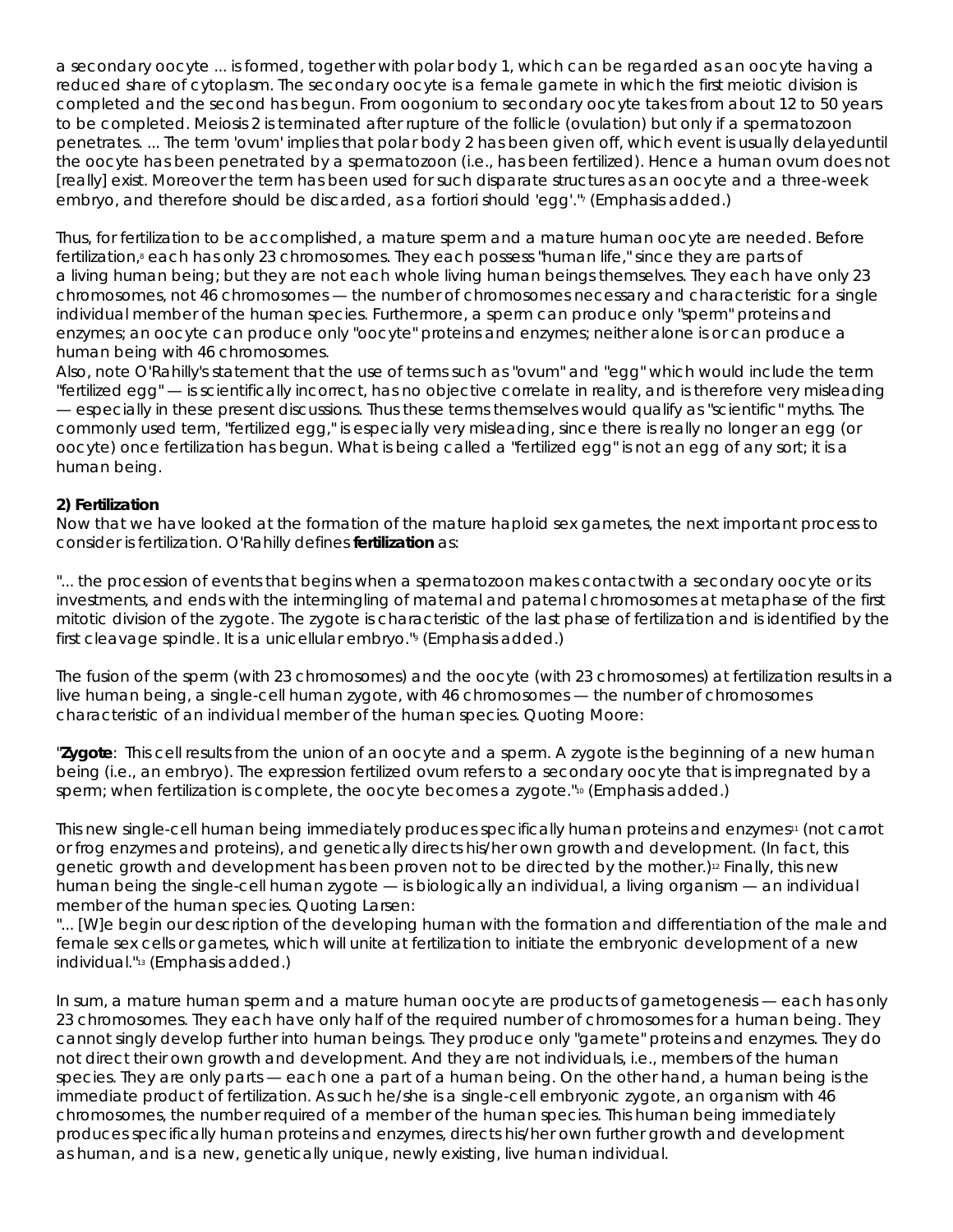After fertilization the single-cell human embryo doesn't become another kind of thing. It simply divides and grows bigger and bigger, developing through several stages as an embryo over an 8-week period. Several of these developmental stages of the growing embryo are given special names, e.g., a morula (about 4 days), a blastocyst (5-7 days), a bilaminar (two layer) embryo (during the second week), and a trilaminar (3-layer) embryo (during the third week).<sup>14</sup>

# **3) "Scientific" myths and scientific fact:**

Given these basic facts of human embryology, it is easier to recognize the many scientifically inaccurate claims that have been advanced in the discussions about abortion, human embryo research, cloning, stem cell research, the formation of chimeras, and the use of abortifacients — and why these discussions obfuscate the objective scientific facts. The following is just a sampling of these current "scientific" myths.

**Myth 1:** "Prolifers claim that the abortion of a human embryo or a human fetus is wrong because it destroys human life. But human sperms and human ova are human life, too. So prolifers would also have to agree that the destruction of human sperms and human ova are no different from abortions — and that is ridiculous!"

**Fact 1:** As pointed out above in the background section, there is a radical difference, scientifically, between parts of a human being that only possess "human life" and a human embryo or human fetus that is an actual "human being." Abortion is the destruction of a human being. Destroying a human sperm or a human oocyte would not constitute abortion, since neither are human beings. The issue is not when does human *life* begin, but rather when does the life of every human *being* begin. A human kidney or liver, a human skin cell, a sperm or an oocyte all possess human *life*, but they are not human*beings* — they are only parts of a human being. If a single sperm or a single oocyte were implanted into a woman's uterus, they would not grow; they would simply disintegrate.

**Myth 2:** "The product of fertilization is simply a 'blob,' a 'bunch of cells', a 'piece of the mother's tissues'."

**Fact 2:** As demonstrated above, the human embryonic organism formed at fertilization is a whole human being, and therefore it is not just a "blob" or a "bunch of cells." This new human individual also has a mixture of both the mother's and the father's chromosomes, and therefore it is not just a "piece of the mother's tissues". Quoting Carlson:

"... [T]hrough the mingling of maternal and paternal chromosomes, the zygote*is a genetically unique product of chromosomal reassortment*, which is important for the viability of any species."15 (Emphasis added.) **Myth 3:** "The immediate product of fertilization is just a 'potential' or a 'possible' human being — not a real existing human being."

**Fact 3:** As demonstrated above, scientifically there is absolutely no question whatsoever that the immediate product of fertilization is a newly existing human being. A human zygote is a human being. It is not a "potential" or a "possible" human being. It's an actual human being — with the potential to grow bigger and develop its capacities.

**Myth 4:** "A single-cell human zygote, or embryo, or fetus are not human beings, because they do not look like human beings."

**Fact 4:** As all human embryologists know, a single-cell human zygote, or a more developed human embryo, or human fetus is a human being — and that that's the way they are supposed to look at those particular periods of development.

**Myth 5:** "The immediate product of fertilization is just an 'it' — it is neither a girl nor a boy."

**Fact 5:** The immediate product of fertilization is genetically already a girl or a boy — determined by the kind of sperm that fertilizes the oocyte. Quoting Carlson again:

"...[T]he sex of the future embryo is determined by the chromosomal complement of the spermatozoon. (If the sperm contains 22 autosomes and 2 X chromosomes, the embryo will be a genetic female, and if it contains 22 autosomes and an X and a Y chromosome, the embryo will be a genetic male.)"16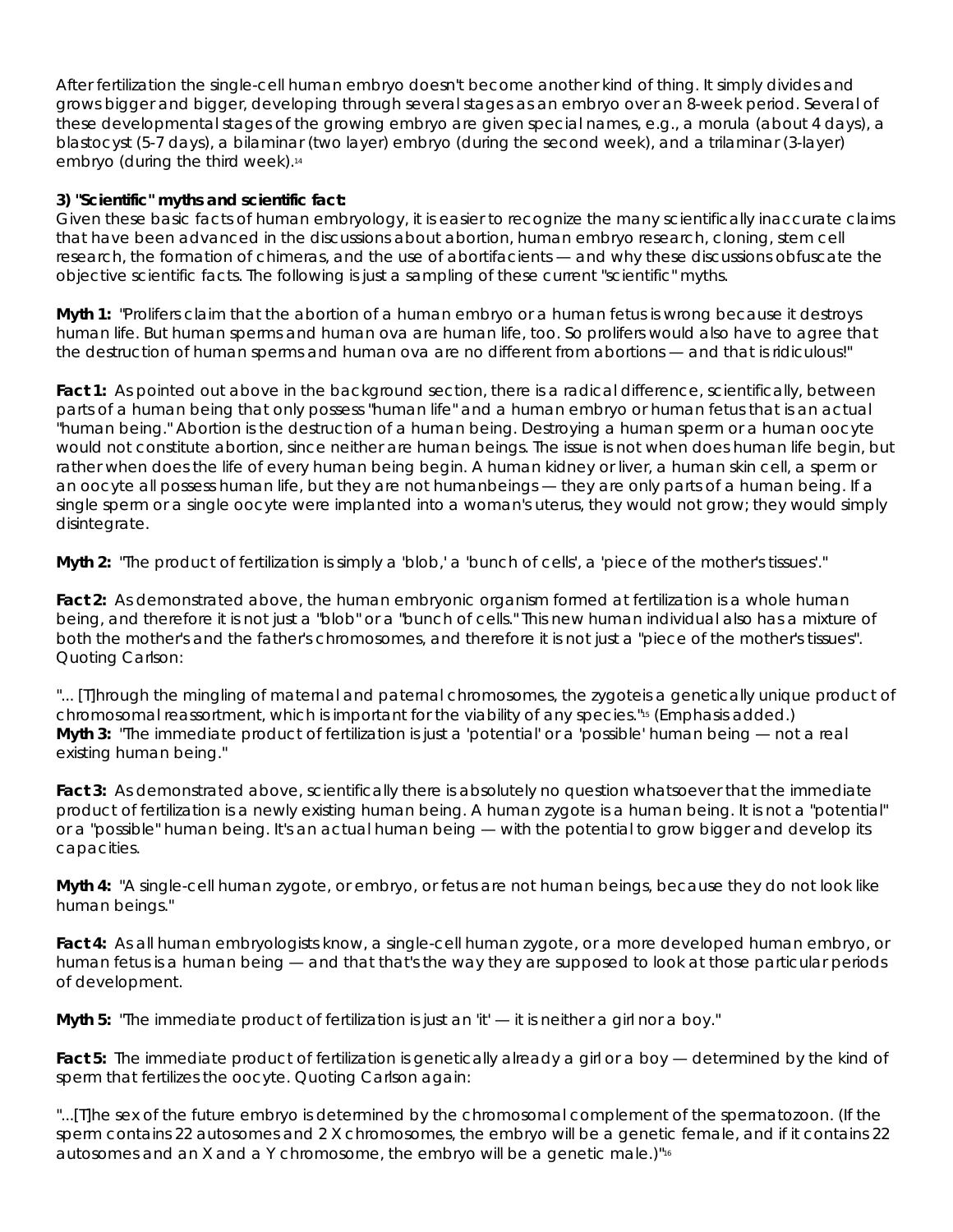**Myth 6:** "The embryo and the embryonic period begin at implantation." (Alternative myths claim 14 days, or 3 weeks.)

**Fact 6:** These are a few of the most common myths perpetuated sometimes even within quasi-scientific articles — especially within the bioethics literature. As demonstrated above, the human embryo, who is a human being, begins at fertilization — not at implantation (about 5-7 days), 14-days, or 3 weeks. Thus the embryonic period also begins at fertilization, and ends by the end of the eighth week, when the fetal period begins. Quoting O'Rahilly:

"Prenatal life is conveniently divided into two phases: the embryonic and the fetal. The *embryonic period proper* during which the vast majority of the named structures of the body appear, occupies the *first 8 postovulatory weeks*. ... [T]he fetal period extends from 8 weeks to birth ..."17 (Emphasis added.)

**Myth 7:** "The product of fertilization, up to 14-days, is not an embryo; it is just a 'pre-embryo' — and therefore it can be used in experimental research, aborted, or donated."

**Fact 7:** This "scientific" myth is perhaps the most common error, which pervades the current literature. The term "pre-embryo" has quite a long and interesting history. (See Kischer and Irving, *The Human Development Hoax: Time To Tell The Truth!*, for extensive details and references.) But it roughly goes back to at least 1979 in the bioethics writings of Jesuit theologian Richard McCormick in his work with the Ethics Advisory Board to the United States Department of Health, Education and Welfare,18 and those of frog developmental biologist Dr. Clifford Grobstein in a 1979 article in *Scientific American*,19 and most notably in his classic book, *Science and the Unborn: Choosing Human Futures* (1988).<sup>20</sup>Both McCormick and Grobstein subsequently continued propagating this scientific myth as members of the Ethics Committee of the American Fertility Society, and in numerous influential bioethics articles, leading to its common use in bioethics, theological, and public policy literature to this day.

The term "pre-embryo" was also used as the rationale for permitting human embryo research in the British Warnock Committee Report  $(1984)_{\ell^2}$  and then picked up by literally hundreds of writers internationally, including, e.g., Australian writers Michael Lockwood, Michael Tooley, Alan Trounson — and especially by Peter Singer (a philosopher), Pascal Kasimba (a lawyer), Helga Kuhse (an ethicist), Stephen Buckle (a philosopher) and Karen Dawson (a geneticist, not a human embryologist). Note that none of these is even a scientist, with the exception of Karen Dawson, who is just a geneticist.

Oddly, the influential book by Singer, Kuhse, Buckle, and Dawson, *Embryo Experimentation*,<sup>22</sup> (which uses the term "pre-embryo," and which contains no scientific references for its "human embryology" chart or its list of "scientific" terms), along with the work of theologian McCormick and frog developmental biologist Grobstein, was used in the United States as the *scientific* basis for the 1994 National Institutes of Health (NIH) Human Embryo Research Report.23 That Report concluded that the "preimplantation embryo" (they, too, originally used the term "pre-embryo") had only a "reduced moral status." (Both the Warnock Report and the NIH Report admitted that the 14-day limit for human embryo research was arbitrary, and could and must be changed if necessary.) It is particularly in the writings of these and other bioethicists that so much incorrect science is claimed in order to "scientifically" ground the "pre-embryo" myth and therefore "scientifically" justify many of the issues noted at the beginning of this article. This would include abortion, as well as the use of donated or "made-for-research" early human embryos in destructive experimental human embryo research (such as infertility research, cloning, stem cell research, the formation of chimeras, etc.).

To begin with, it has been demonstrated above that the immediate product of fertilization is a human being with "46" chromosomes, a human embryo, an individual member of the human species, and that this is the beginning of the embryonic period. However, McCormick and Grobstein<sup>24</sup> claim that even though the product of fertilization is genetically human, it is not a "developmental individual" yet — and in turn, this "scientific fact" grounds their moral claim about this "pre-embryo." Quoting McCormick:

"I contend in this paper that *the moral status* — and specifically the controversial issue of personhood — *is related to the attainment of developmental individuality* (being the source of one individual) ... It should be noted that at the zygote stage the genetic individual is not yet developmentally single a source of only one individual. As we will see, that does not occur until a single body axis has begun to form near the end of the second week post fertilization when implantation is underway."<sup>25</sup> (Emphasis added.)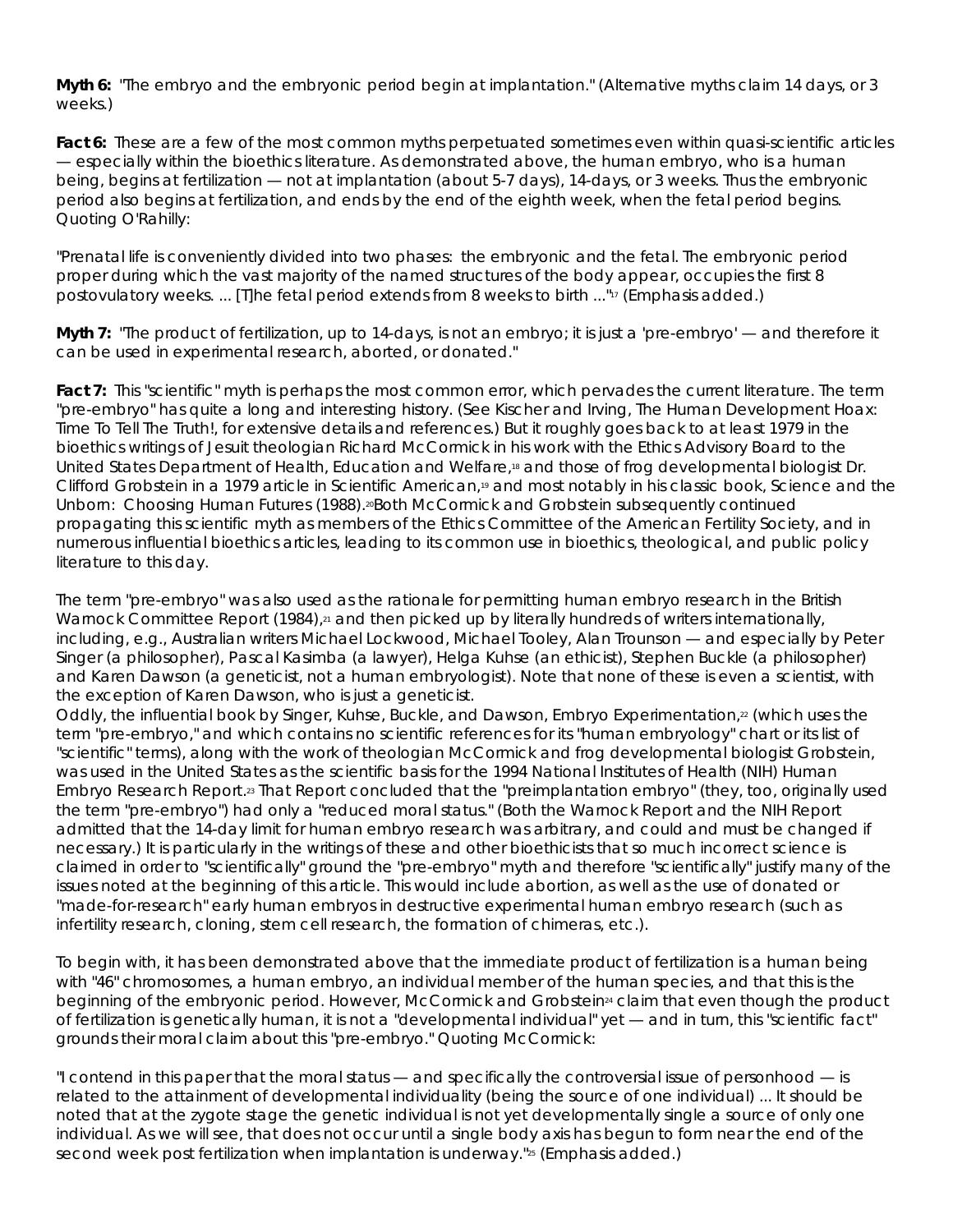Sounds very scientific. However, McCormick's embryology is already self-contradictory. Implantation takes place at 5-7 days. The "single body axis" to which he refers is the formation of the primitive streak, which begins to take place at 14 days. McCormick often confuses these different periods in his writings. But McCormick continues:

"This multicellular entity, called a blastocyst, has an outer cellular wall, a central fluid-filled cavity and a small gathering of cells at one end known as the inner cell mass. Developmental studies show that the cells of the outer wall become the trophoblast (feeding layer) and are precursors to the later placenta. Ultimately, *all* these cells are discarded at birth."26 (Emphasis added.)

The clear implication is that there is absolutely no relationship or interaction between these two cell layers, and so the "entity" is not a "developmental individual" yet. However, quoting Larsen:

"These centrally placed blastomeres are now called the inner cell mass, while the blastomeres at the periphery constitute the outer cell mass. *Some exchange occurs between these groups*. ... The cells of this germ disc (the inner cell layer) develop into the embryo proper and also contribute to some of the extraembryonic membranes."27 (Emphasis added.)

Similarly, it is not factually correct to state that all of the cells from the outer trophoblast layer are discarded after birth. Quoting Moore:

"The chorion, the amnion, the yolk sac, and the allantois constitute the fetal membranes. They develop from the zygote but do not participate in the formation of the embryo or fetus — *except for parts of the yolk sac and allantois. Part of the yolk sac is incorporated into the embryo as the primordium of the gut. The allantois forms a fibrous cord that is known as the urachus in the fetus and the median umbilical ligament in the adult. It extends from the apex of the urinary bladder to the umbilicus.*"28 (Emphasis added.)

Since scientists, in trying to "reach" young students in a more familiar language, sometimes use popularized (but scientifically inaccurate and misleading) terms themselves, the ever-vigilant O'Rahilly expresses concern in his classic text about the use of the term "fetal membranes":

"The developmental adnexa, commonly *but inaccurately* referred to as the 'fetal membranes,' include the trophoblast, amnion, chorion, umbilical vesicle (yolk sac), allantoic diverticulum, placenta and umbilical cord. *They are genetically a part of the individual and are composed of the same germ layers.*"29(Emphasis added.)

Consequently, it is also scientifically incorrect to claim that only the inner cell layer constitutes the "embryo proper." *The entire blastocyst including both the inner and the outer cell layers — is the human embryo, the human being, the human individual.*

Finally, McCormick claims that this "pre-embryo" has not yet decided how many individuals it will become, since the cells are totipotent and twinning can still take place. Therefore, they argue, there is no "individual" present until 14-days and the formation of the primitive streak, after which twinning cannot take place.<sup>30</sup>

However, *twinning is possible after 14 days*, e.g., with fetus-in-fetu and Siamese twins. Quoting from O'Rahilly again:

"Partial duplication at an early stage and attempted duplication *from 2 weeks onward* (when bilateral symmetry has become manifest) would result in conjoined twins (e.g., 'Siamese twins')."<sup>31</sup> (Emphasis added.)

And even Karen Dawson acknowledges this as scientific fact in her article in Embryo Experimentation:

"*After the time of primitive streak formation*, other events are possible which indicate that the notion of 'irreversible individuality' may need some review if it is to be considered as an important criterion in human life coming to be the individual human being it is ever thereafter to be. There are two conditions which raise questions about the adequacy of this notion: conjoined twins, sometimes known as Siamese twins, and fetus-infetu. ... Conjoined twins arise from the twinning process *occurring after the primitive streak has begun to form, that is, beyond 14 days after fertilization*, or, in terms of the argument from segmentation, beyond the time at which irreversible individuality is said to exist. ... This situation weakens the possibility of seeing individuality as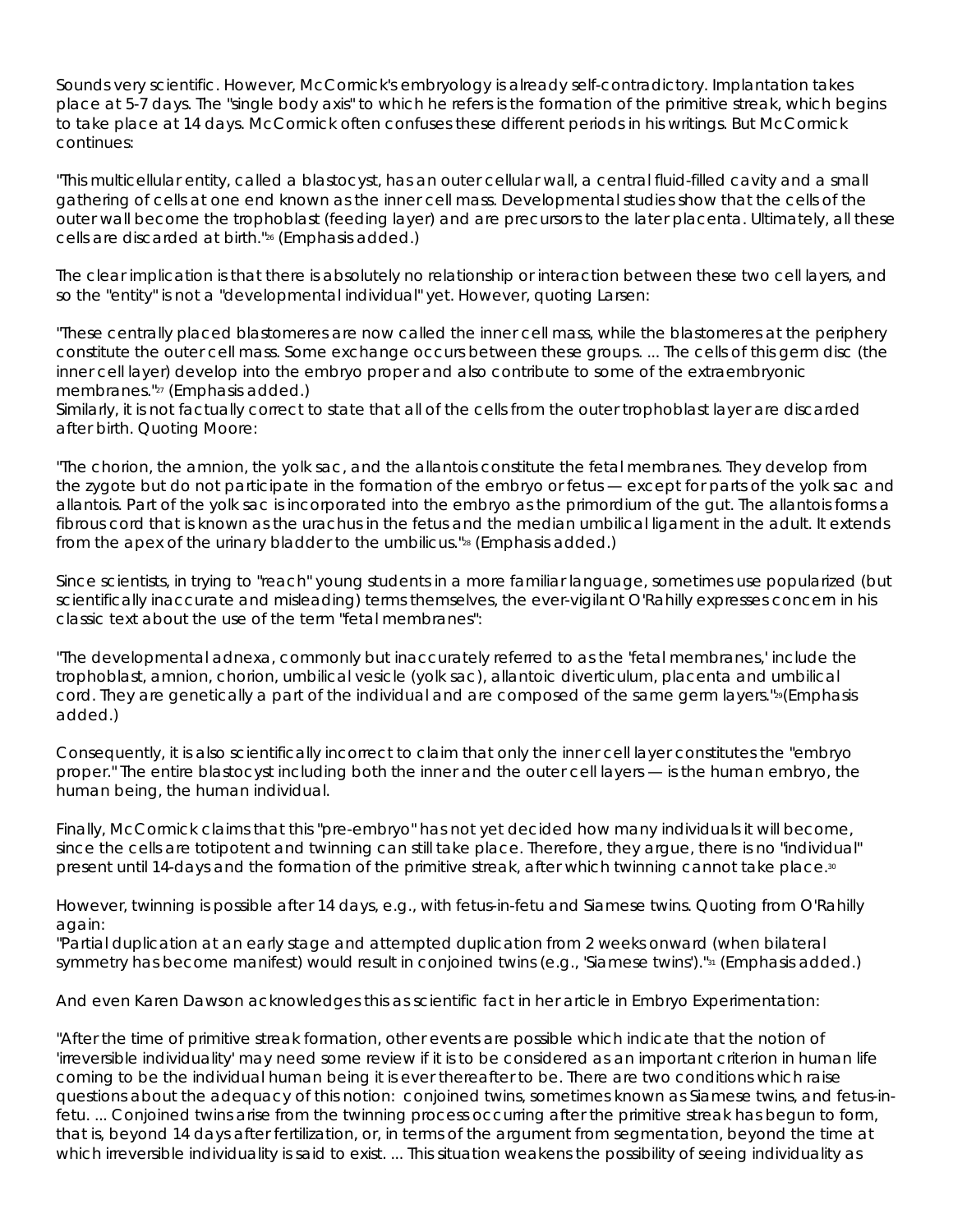something irreversibly resolved by about 14 days after fertilization. This in turn raises questions about the adequacy of using the landmark of segmentation in development as the determinant of moral status."32(Emphasis added.)

It is unfortunate that the NIH Human Embryo Research Panel<sup>33</sup> did not read this particular portion of the Singer et al book before making their recommendations about the moral status of the early human embryo.

The scientific fact is that there is no such thing as a "pre-embryo" in the real world. The term is a complete myth. It was fabricated out of thin air in order to justify a number of things that ordinarily would not be justifiable. Quoting O'Rahilly, who sits on the international board of *Nomina Embryologica*, again:

"The *ill-defined and inaccurate term 'pre-embryo*,' which includes the embryonic disk, is said either to end with the appearance of the primitive streak or to include neurulation. *The term is not used in this book*.34 (Emphasis added.)

Unfortunately, the convenient but mythological term "pre-embryo" will be used to "scientifically" justify several of the other "scientific" myths to follow, which in turn will be used to justify public policy on abortion and human embryo research world-wide.

**Myth 8:** "Pregnancy begins with the implantation of the blastocyst (i.e., about 5-7 days)."

**Fact 8:** This definition of "pregnancy" was initiated to accommodate the introduction of the process of *in vitro* fertilization, where fertilization takes place artificially outside the mother in a petri dish, and then the embryo is artificially introduced into the woman's uterus so that implantation of the embryo can take place. Obviously, if the embryo is not within the woman's body, she is not "pregnant" in the literal, traditional sense of the term. However, this *artificial* situation cannot validly be substituted back to redefine "*normal*pregnancy," in which fertilization *does* take place within the woman's body in her fallopian tube, and subsequently the embryo itself moves along the tube to implant itself into her uterus. In normal situations, pregnancy begins at fertilization, not at implantation. Quoting Carlson:

"*Human pregnancy begins with the fusion of an egg and a sperm*, but a great deal of preparation precedes this event. First both male and female sex cells must pass through a long series of changes (gametogenesis) that converts them genetically and phenotypically into mature gametes, which are capable of participating in the process of fertilization. Next, the gametes must be released from the gonads and make their way to the upper part of the uterine tube, where fertilization *normally* takes place. Finally, the fertilized egg, *now properly called an embryo*, must make its way into the uterus, where it sinks into the uterine lining (implantation) to be nourished by the mother."35(Emphasis added.)

**Myth 9:** "The 'morning-after pill,' RU486, and the IUD are not abortifacient; they are only methods of contraception."

**Fact 9:** The "morning-after pill," RU486, and the IUD *can* be abortifacient, *if fertilization has taken place*. Then they would act to prevent the implantation of an already existing human embryo — the blastocyst — which is an existing human being. If the developing human blastocyst is prevented from implanting into the uterus, then obviously the embryo dies. In effect, these chemical and mechanical methods of contraception have become methods of abortion as well. Quoting Moore:

"The administration of relatively large doses of estrogens ('morning-after pill') for several days, beginning shortly after unprotected sexual intercourse,*usually does not prevent fertilization but often prevents implantation of the blastocyst.* Diethylstilbestrol, given daily in high dosage for 5-6 days, may also accelerate passage of the dividing zygote along the uterine tube ... Normally, the endometrium progresses to the secretory phase of the menstrual cycle as the zygote forms, undergoes cleavage, and enters the uterus. The large amount of estrogen disturbs the normal balance between estrogen and progesterone that is necessary for preparation of the endometrium for implantation of the blastocyst. Postconception administration of hormones to prevent implantation of the blastocyst is sometimes used in cases of sexual assault or leakage of a condom, but this treatment is contraindicated for routine contraceptive use. *The 'abortion pill' RU486 also destroys the conceptus by interrupting implantation* because of interference with the hormonal environment of the implanting embryo. ... An intrauterine device (IUD) inserted into the uterus through the vagina and cervix usually interferes with implantation by causing a local inflammatory reaction. Some IUDs contain progesterone that is slowly released and interferes with the development of the endometrium so that implantation does not usually

occur."36 (Emphasis added.)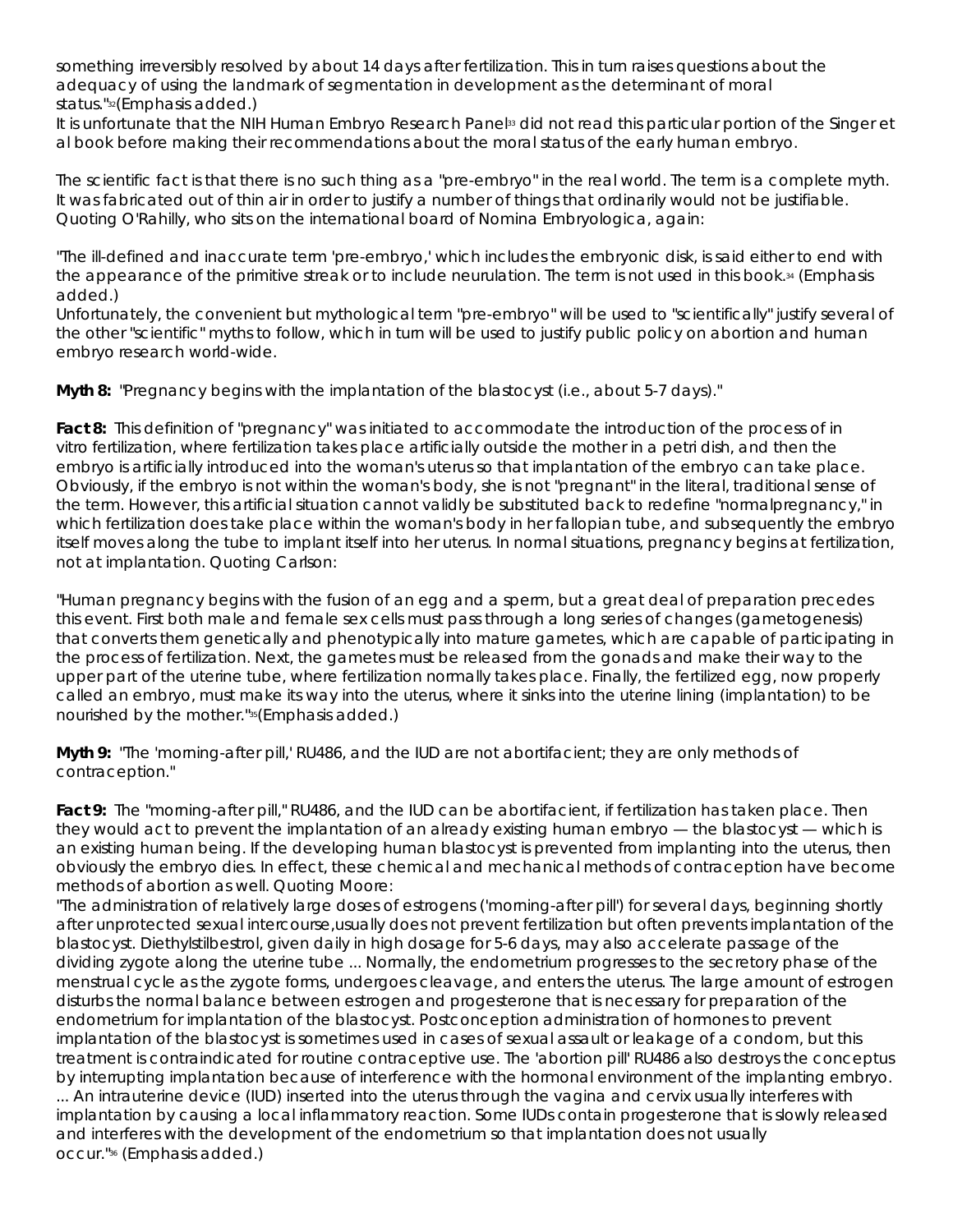And since the *whole* human blastocyst is the embryonic human being — not *just* the inner cell layer — the use of chemical abortifacients that act "only" on the outer trophoblast layer of the blastocyst, e.g., methotrexate,37 would be abortifacient as well.

**Myth 10:** "Human embryo research, human cloning, stem cell research, and the formation of chimeras are acceptable kinds of research because until implantation or 14 days there is only a 'pre-embryo', a 'potential' human embryo or human being present. A real human embryo and a human being (child) do not actually begin unless and until the 'pre-embryo' is implanted into the mother's uterus."

Fact 10: These claims are currently being made by bioethicists, research scientists, pharmaceutical companies, and other biotech research companies — even by some members of Congress. However, they too are "scientific" myths.

Scientifically it is perfectly clear that *there is no such thing as a "pre-embryo,"* as demonstrated in Fact 7. As demonstrated in the background material, the immediate product of fertilization is a human being, a human embryo, a human child — the zygote. This zygote is a newly existing, genetically unique, genetically male or female, individual human being — *it is not a "potential" or a "possible" human being*. And this developing human being is a human being, a human embryo, a human child *whether or not it is implanted artificially into the womb of the mother*.

Fertilization and cloning are different processes, but the immediate products of these processes are the same. The immediate product of human cloning would also be a human being just as in human fertilization. It is not a "pre-embryo" or a "potential" human embryo or human being. Stem cell research obtains its "stem cells" by essentially exploding or otherwise destroying and killing a newly existing human blastocyst who is, scientifically, an existing human being. The formation of chimeras, i.e., the fertilization of a gamete of one species (e.g., a human oocyte) with the gamete of another species (e.g., a monkey sperm) also results in an embryo that is "half-human." All of these types of research have been banned by most countries in the world. *And all of these types of research are essentially human embryo research* for which the use of federal funds has been banned.

**Myth 11:** "Certain early stages of the developing human embryo and fetus, e.g., during the formation of ancestral fish gills or tails, demonstrates that it is not yet a human being, but is only in the process of becoming one. It is simply 'recapitulating' the historical evolution of all of the species."

**Fact 11:** This "scientific" myth is yet another version of the "potential," "possible," "pre-embryo" myths. It is an attempt to deny the early human embryo its real identity as a human being and its real existence. But quoting once again from O'Rahilly:

"The theory that successive stages of individual development (ontogeny) correspond with ('recapitulate') successive adult ancestors in the line of evolutionary descent (phylogeny) became popular in the 19th century as the so-called biogenetic law. This theory of recapitulation, however, has had a 'regrettable influence in the progress of embryology' (citing de Beer). ... Furthermore, during its development an animal departs more and more from the form of other animals. Indeed, the early stages in the development of an animal are not like the adult stages of other forms, but resemble only the early stages of those animals."38

Hence, the developing human embryo or fetus is not a "fish" or a "frog," but is categorically a human being as has been already demonstrated.

# **III. When does a human person begin?**

The question as to when a human person *begins* is a *philosophical* question not a scientific question. I will not go into great detail here,39 but "personhood" begins when the human being begins — at fertilization. But since many of the current popular "personhood" claims in bioethics are also based on mythological science, it would be useful to just look very briefly at these philosophical (or sometimes, theological) arguments simply for scientific accuracy as well.

Philosophically, virtually *any* claim for so-called "*delayed* personhood" — that is, "personhood" does not start until some point *after* fertilization — involves the theoretical disaster of accepting that the idea or concept of a mind/body split has any correlate in or reflects the real world. Historically this problem was simply the consequence of wrong-headed thinking about reality, and was/is totally indefensible. It was abandoned with great embarrassment after Plato's time (even by Plato himself in his *Parmenides*!), but unfortunately resurfaces from time to time, e.g., as with Descartes in his *Meditations*, and now again with contemporary bioethics.40 And as in the question of when a human being begins, if the science used to ground these philosophical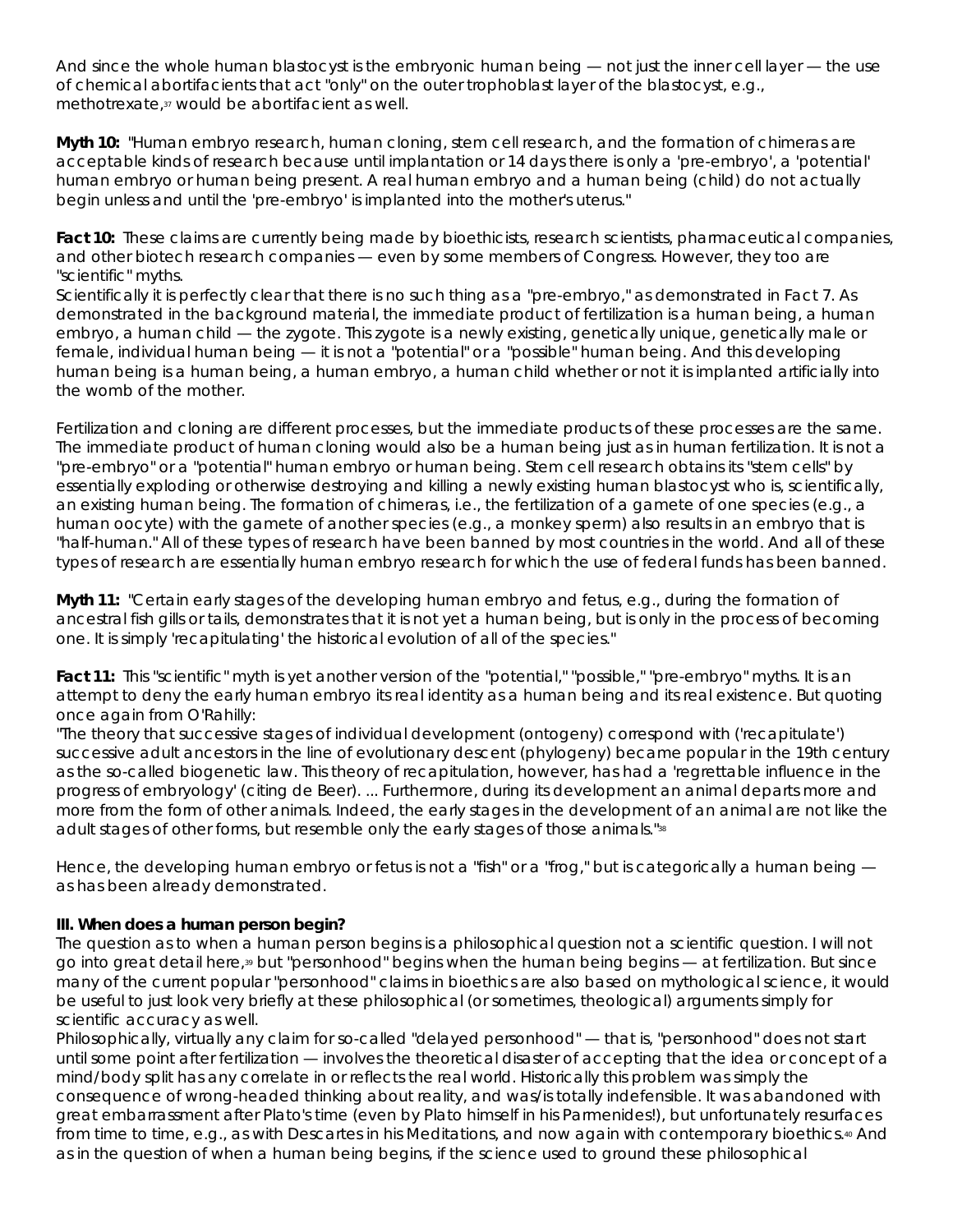"personhood" arguments is incorrect, the conclusions of these arguments (which are based on that incorrect science) are also incorrect and invalid.

**Myth 12:** "Maybe a human *being* begins at fertilization, but a human *person* does not begin until after 14-days, when twinning cannot take place."

**Fact 12:** The particular argument in Myth 12 is also made by McCormick and Grobstein (and their numerous followers). It is based on their biological claim that the "pre-embryo" is not a developmental individual, and therefore not a person, until after 14 days when twinning can no longer take place. However, it has already been scientifically demonstrated here that there is no such thing as a "pre-embryo," and that in fact the embryo begins as a "developmental individual" at fertilization. Furthermore, twinning can take place after 14 days. Thus simply on the level of science, the philosophical claim of "personhood" advanced by these bioethicists is invalid and indefensible.

**Myth 13:** "A human *person* begins with 'brain birth,' the formation of the primitive nerve net, or the formation of the cortex — all physiological structures necessary to support thinking and feeling."

**Fact 13:** Such claims are all pure mental speculation, the product of imposing philosophical (or theological) concepts on the scientific data, and have no scientific evidence to back them up. As the well-known neurological researcher D. Gareth Jones has succinctly put it, the parallelism between "brain death" and "brain birth" is *scientifically invalid*. "Brain death" is the gradual or rapid cessation of the functions of a brain. "Brain birth" is the very gradual acquisition of the functions of a developing neural system. This developing neural system is not a brain. He questions, in fact, the entire assumption and asks what neurological reasons there might be for concluding that an incapacity for consciousness becomes a capacity for consciousness once this point is passed. Jones continues that the alleged symmetry is not as strong as is sometimes assumed, and *that it has yet to be provided with a firm biological base*.41

**Myth 14:** "A 'person' is defined in terms of the active exercising of 'rational attributes' (e.g., thinking, willing, choosing, self-consciousness, relating to the world around one, etc.), and/or the active exercising of 'sentience' (e.g., the feeling of pain and pleasure)."

**Fact 14:** Again, these are philosophical terms or concepts, which have been illegitimately imposed on the scientific data. The scientific fact is that the brain, which is supposed to be the physiological support for *both* "rational attributes" *and* "sentience," is not actually completely developed until young adulthood. Quoting Moore:

"Although it is customary to divide human development into prenatal (before birth) and postnatal (after birth) periods, birth is merely a dramatic event during development resulting in a change in environment. *Development does not stop at birth.* Important changes, in addition to growth, occur after birth (e.g., development of teeth and female breasts). The brain triples in weight between birth and 16 years; *most developmental changes are completed by the age of 25*."42 (Emphasis added.)

One should also consider simply the logical — and very real — consequences if a "person" is defined only in terms of the actual exercising of "rational attributes" or of "sentience." What would this mean for the following list of adult human beings with diminished "rational attributes": e.g., the mentally ill, the mentally retarded, the depressed elderly, Alzheimer's and Parkinson's patients, drug addicts, alcoholics — and for those with diminished "sentience," e.g., the comatose, patients in a "vegetative state," paraplegics, and other paralyzed and disabled patients, diabetics or other patients with nerve or brain damage, etc.? Would they then be considered as only human beings but not also as human persons? Would that mean that they would not have the same ethical and legal rights and protections as those adult human beings who are considered as persons? Is there really such a "split" between a human being and a human person?

In fact, this is the position of bioethics writers such as the Australian animal rights philosopher Peter Singer,<sup>43</sup> the recently appointed Director of the Center for Human Values at Princeton University. Singer argues that the higher primates, e.g., dogs, pigs, apes, monkeys, are persons but that some human beings, e.g., even normal human infants, and disabled human adults, are not persons. Fellow bioethicist Norman Fost actually considers "cognitively impaired" adult human beings as "brain dead." Philosopher/bioethicist R.G. Frey has also published that many of the adult human beings on the above list are not "persons," and suggests that they be substituted for the higher primates who are "persons" in purely destructive experimental research.<sup>44</sup> The list goes on.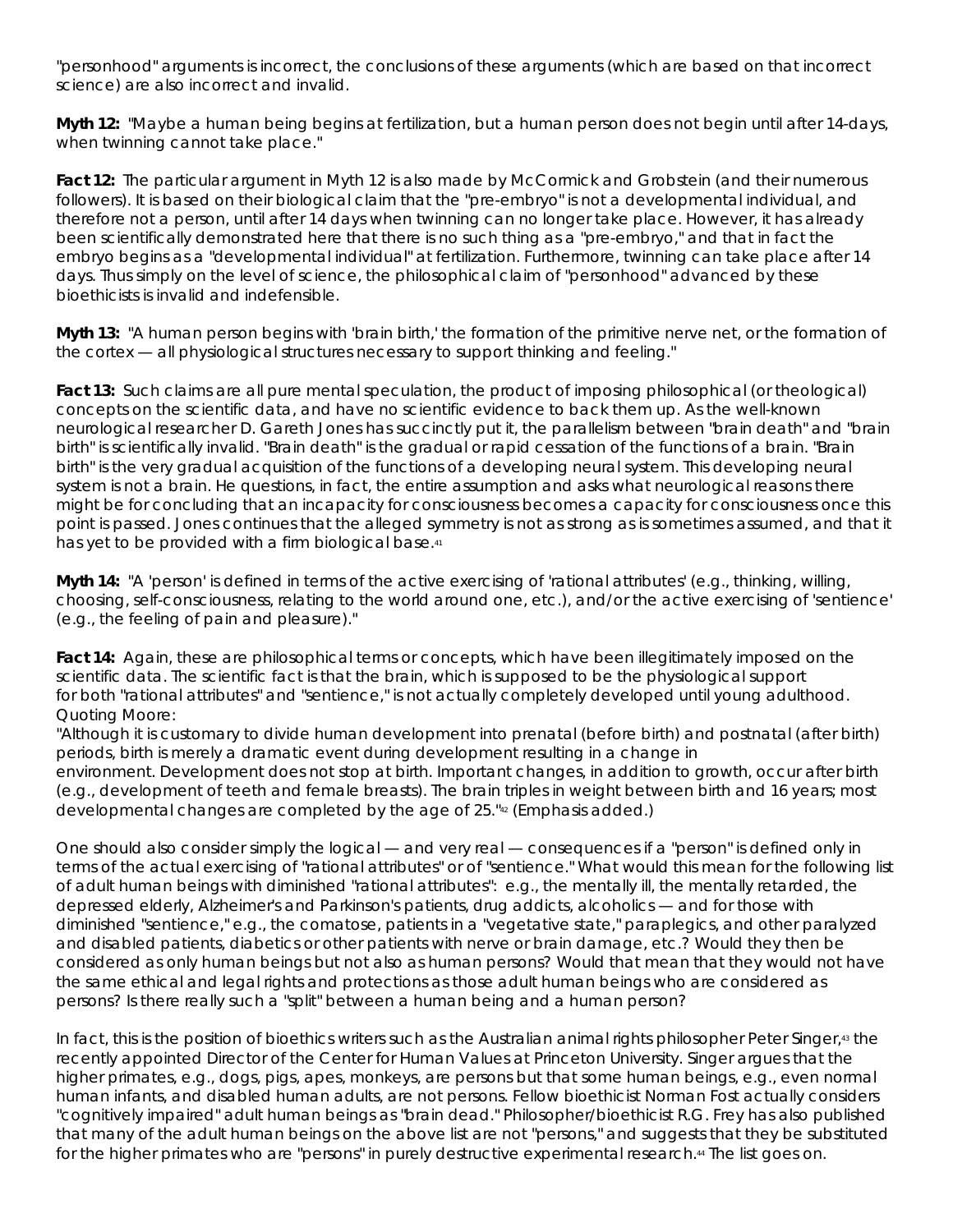### **IV. Conclusions:**

Ideas do have concrete consequences — not only in one's personal life, but also in the formulation of public policies. And once a definition is accepted in one public policy, the logical extensions of it can then be applied, invalidly, in many other policies, even if they are not dealing with the same exact issue — as happens frequently in bioethics. Thus, the definitions of "human being" and of "person" that have been concretized in the abortion debates have been transferred to several other areas, e.g., human embryo research, cloning, stem cell research, the formation of chimeras, the use of abortifacients — even to the issues of brain death, brain birth, organ transplantation, the removal of food and hydration, and research with the mentally ill or the disabled. But both private choices and public policies should incorporate sound and accurate science whenever possible. What I have tried to indicate is that in these current discussions, individual choices and public policies have been based on "scientific" myth, rather than on objective scientific facts.

#### **Endnotes:**

- 1. B. Lewin, Genes III (New York: John Wiley and Sons, 1983), pp. 9-13; A. Emery,*Elements of Medical Genetics* (New York: Churchill Livingstone, 1983), pp. 19, 93.
- 2. William J. Larsen, *Human Embryology* (New York: Churchill Livingstone, 1997), pp. 4, 8, 11.
- 3. *Ibid*.
- 4. *Ibid*.
- 5. Ronan O'Rahilly and Fabiola Müller, *Human Embryology & Teratology* (New York: Wiley-Liss, 1994). See also, Bruce M. Carlson, Human Embryology and Developmental Biology (St. Louis, MO: Mosby, 1994), and Keith L. Moore and T.V.N. Persaud, The Developing Human (Philadelphia: W.B. Saunders Company, 1998).
- 6. O'Rahilly and Müller 1994, pp. 13-14.
- 7. *Ibid*., p. 16. See also, Larsen, op. cit., pp. 3-11; Moore and Persaud, op. cit., pp. 18-34; Carlson, op. cit., pp. 3-21.
- 8. Note: The number of chromosomes in the definitive oocyte are not halved unless and until it is penetrated by a sperm, which really does not take place before fertilization but is in fact concurrent with and the beginning of the process of fertilization. However, for simplicity's sake, many writers (myself among them) will sometimes assume the reader clearly understands this timing, and simply say, "before fertilization the sperm and the oocyte each contain 23 chromosomes."
- 9. O'Rahilly and Müller, p. 19.
- 10. Moore and Persaud, p. 2.
- 11. E.g., as determined in extensive numbers of transgenic mice experiments as in Kollias et al., "The human beta-globulin gene contains a downstream developmental specific enhancer," *Nucleic Acids Research* 15(14) (July, 1987), 5739-47; also similar work by, e.g., R.K. Humphries, A. Schnieke.
- 12. Holtzer et al., "Induction-dependent and lineage-dependent models for cell-diversification are mutually exclusive," Progress in Clinical Biological Research 175: 3-11 (1985); also similar work by, e.g., F. Mavilio, C. Hart.
- 13. Larsen, p. 1; also O'Rahilly and Müller, p. 20.
- 14. Larsen, p. 19, 33, 49.
- 15. Carlson, p. 31.
- 16. Carlson, p. 31.
- 17. O'Rahilly and Müller, p. 55; Carlson, p. 407.
- 18. Ethics Advisory Board, 1979, *Report and Conclusions: HEW Support of Research Involving Human In Vitro Fertilization and Embryo Transfer*, Washington, D.C.: United States Department of Health, Education and Welfare, p. 101.
- 19. Clifford Grobstein, "External human fertilization," *Scientific American* 240: 57-67.
- 20. Clifford Grobstein, *Science and the Unborn: Choosing Human Futures* (New York: Basic Books, Inc., 1988).
- 21. Dame Mary Warnock, *Report of the Committee of Inquiry into Human Fertilization and Embryology* (London: Her Majesty's Stationary Office, 1984), pp. 27, 63. See also the writings of, e.g., H. Tristram Engelhardt, John Robertson (in legal writings), R.M. Hare, Bedate and Cefalo, William Wallace.
- 22. Peter Singer, Helga Kuhse, Stephen Buckle, Karen Dawson, and Pascal Kasimba,*Embryo Experimentation* (Cambridge: Cambridge University Press, 1990).
- 23. *National Institutes of Health: Report of the Human Embryo Research Panel*, September 27, 1994 (National Institutes of Health, Division of Science Policy Analysis and Development, Bethesda, MD).
- 24. Clifford Grobstein, "The early development of human embryos," *Journal of Medicine and Philosophy* 1985: 10: 213-236; and Richard McCormick, "Who or what is the preembryo?" *Kennedy Institute of Ethics Journal* 1991: 1: 1-15.
- 25. Richard McCormick, ibid., p. 3.
- 26. McCormick, ibid., p. 3.
- 27. Larsen, p. 19, 33.
- 28. Moore and Persaud, p. 131.
- 29. O'Rahilly and Müller, p. 51.
- 30. McCormick, op. cit., p. 4.
- 31. O'Rahilly and Müller, p. 32.
- 32. Karen Dawson, "Segmentation and moral status," in Peter Singer et al., *Embryo Experimentation* (Cambridge: Cambridge University Press, 1990), p. 58. See also Moore and Persaud, p. 133.
- 33. For extensive comments on the make-up of the NIH Human Embryo Research Panel and on its Report, see several of my articles in my book, co-authored with human embryologist C. Ward Kischer, *The Human Development Hoax: Time to Tell The Truth!*(Clinton Township, MI: Gold Leaf Press, 1995) (1st ed.); (2nd. ed. published by authors 1997; distributed by the American Life League, Stafford, VA).
- 34. O'Rahilly and Müller, p. 55.
- 35. Carlson, p. 3.
- 36. Moore and Persaud, p. 58.
- 37. But see Albert Moraczewski, "Managing tubal pregnancies: Part I" (June 1996) and "Part II" (August 1996), in *Ethics and Medics* (Braintree, MA: Pope John Center).